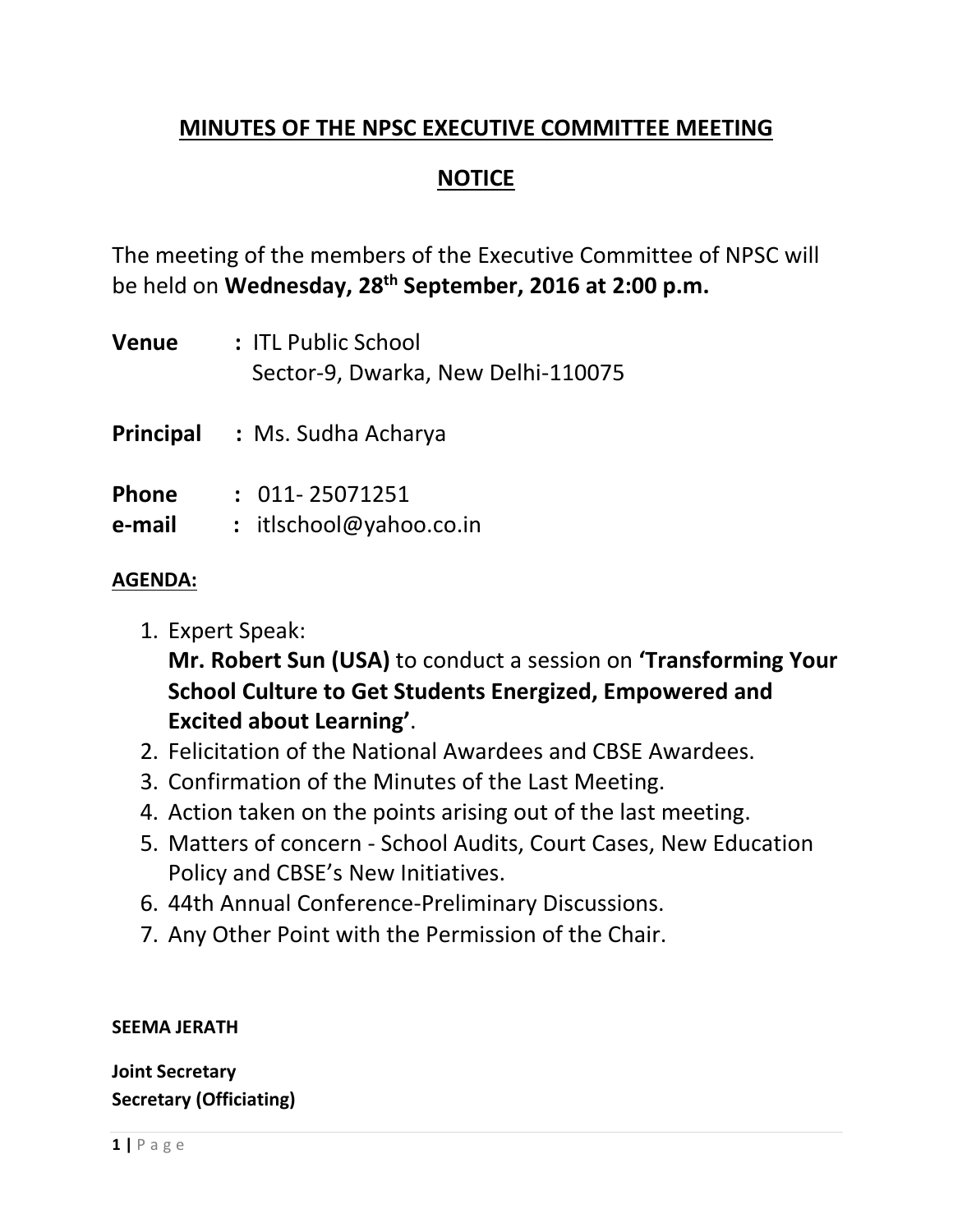### **MINUTES OF THE MEETING HELD ON Wednesday, August 24, 2016 AT 1400 HRS AT Lovely Public Sr. Sec. School, Laxmi Nagar, Delhi-110091**

#### **Members Present :**

- 1. Mr.M.L.Babbar, Life Member, F-127, Sector-41, Noida(NCR), U.P.- 201303
- 2. Mr. Ashok Pandey, Chairman, Principal, Ahlcon International School, Mayur Vihar, Phase-1, Delhi-110091
- 3. Ms. Sadhana Bhalla, Vice Chairperson, Principal, Mira Model School, B-Block , Janak Puri, New Delhi- 110058
- 4. Ms. Seema Jerath, Joint Secretary, Secretary (Officiating), Principal, DLF Public School, Sector-II, Rajender Nagar, Sahibabad, Ghaziabad 201 005
- 5. Dr. M Kannan**,** Treasurer, Principal, Faith Academy Sr. Sec School, John L Dorsey Road, Prasad Nagar, New Delhi-110005
- 6. Ms. Lata Vaidyanathan, Special Invitee, 1601, Tower 5, The Close South Nirvana Country Complex, Gurgaon, Haryana
- 7. Dr. Usha Ram, Special Invitee, Laxman Public School, Hauz Khas Enclave, New Delhi-110016
- 8. Dr. D.K. Pandey, Member-Executive Council, N C Jindal Public School, Road No. 73, West Punjabi Bagh, New Delhi-110026
- 9. Mr. Laksh Vir Sehgal, Member-Executive Council, Bal Bharti School, Ganga Ram Hospital Marg, New Delhi -110060
- 10.Dr. (Ms.) Ruchi Seth, Member-Executive Council, Lotus Valley International School Sector-126, Taj Expressway, Noida
- 11.Ms. Rekha Sharma, Member-Executive Council, Bal Bharati Public School, Sector-14, Rohini, New Delhi-110085
- 12.Ms. Dharmandra Goyal, Member-Executive Council, Delhi Public School, Sector-9, Vasundhara, Ghaziabad-201012
- 13.Ms.Rachna Pant, Member-Executive Council, Ramjas School, Sector-4, R.K Puram, New Delhi-110022
- 14.Ms. Sudha Acharya , Member-Executive Council, ITL Public School, Sector-9, Dwarka, New Delhi-110075
- 15.Mr. A. P. Sharma, Member-Executive Council, Apeejay School, Sheikh Sarai I, Phase-1, New Delhi-110017

#### **LEAVE OF ABSENCE:**

1. Sr.Janet-Executive Council, Convent of Jesus & Mary, Bangla Sahib Lane, New Delhi-110001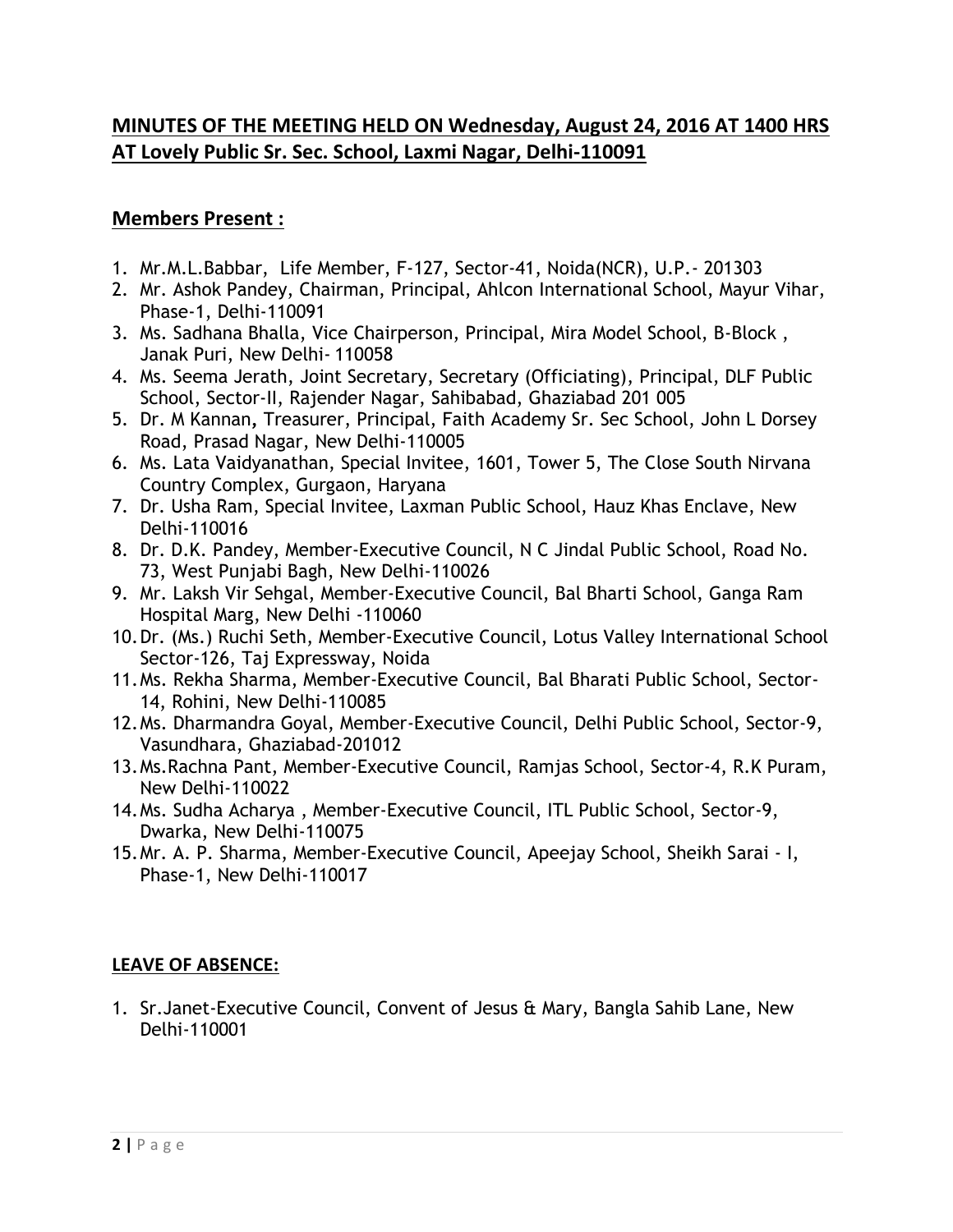The Chairman NPSC, Mr. Pandey welcomed the members and thanked them for their presence.

# **Agenda Item No. 1: Confirmation of the Minutes of the Last Meeting Held on Wednesday, August 24, 2016:**

 Minutes of the last Executive Meeting of NPSC at ASN Sr. Sec. School, Mayur Vihar, Phase-I were sent to all members by e-mail and also updated on the NPSC website. No observations were received. The members confirmed the minutes.

## **Agenda Item No. 2: Action taken on NPSC Academic Programme:**

- Mr. Pandey gave a detailed account of the workshops held at Ahlcon International School, Mayur Vihar; Springdales School, Pusa Road; DLF Public School, Sahibabad and Ramjas School, R K Puram. Highlighting the learning experiences of the students/teachers he placed his appreciation on record for the host principals. He also thanked all the participating school principals for their commitment to learning.
- Ms. Lata Vaidyanathan introduced the **Residential Program 'The Blueprint for the Next Generation Schools'.**
	- o The program is open for 60 participants on first come first serve basis which will cater to only Principals.
	- o November 1 and 2 were the proposed dates but was shifted to December 1 and 2, 2016 as suggested by the members.
	- $\circ$  The program is segregated in parts, mainly  $-$  The curriculum, The Role of Technology Partners in Education and how do we look at technology and future of technology, Skill Development which will include the secretaries of Skill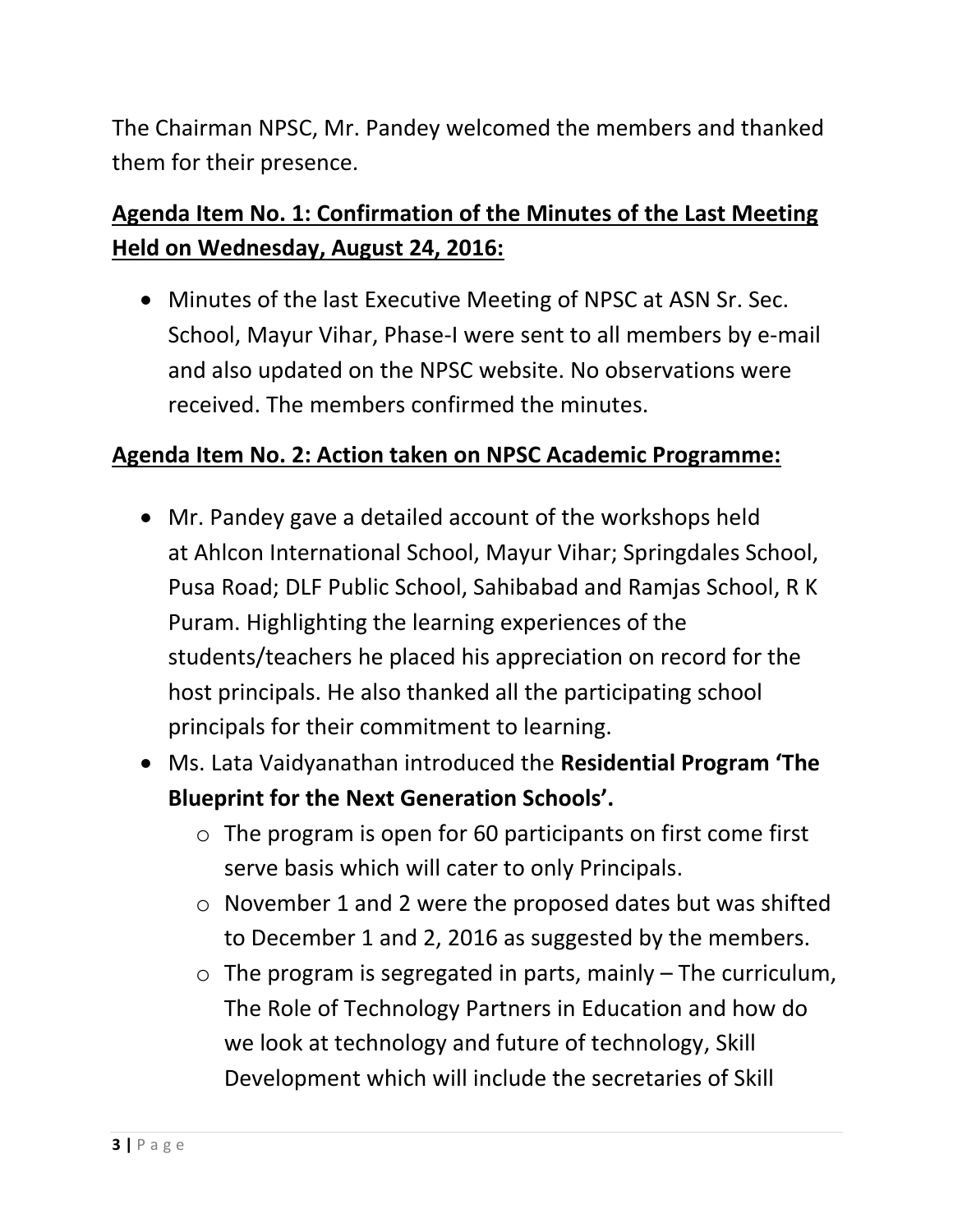Ministry, HRD ministry, Women and Child Development, Social Justice and so on.

- o The program will be restricted to NPSC member principals.
- o It was suggested by Ms. Vaidyanathan for the creation of an inclusive team to present their views followed by an interactive session which can be titled as the 'Socratic Dialogue'.
- o She further shared a brief outline of the proposed Residential Workshop with a Technology Fair and the cost of the program which would be approximately 2000 Rupees for each participant.
- o All members agreed that a school can no longer carry on without having an efficient technology setup and a technology partner. Hence, the objective of the workshop will not only focus on technology enabled learning but also about technology taking over the learning process. Questions on the desired approach of learning Mathematics through technology, replacing the teacher and technology changes classroom styles and the infrastructure requirements will be catered too.
- o Most of the schools are taking over technology under the guidance of certain companies who come out with a limited scope and due to inadequate information schools are unable to derive maximum outputs.
- o The workshop will focus one entire session on technology, understanding technology and the people who NPSC can partner with. A suggestion was to look forward to an innovative lab, a creative lab and a designing lab keeping in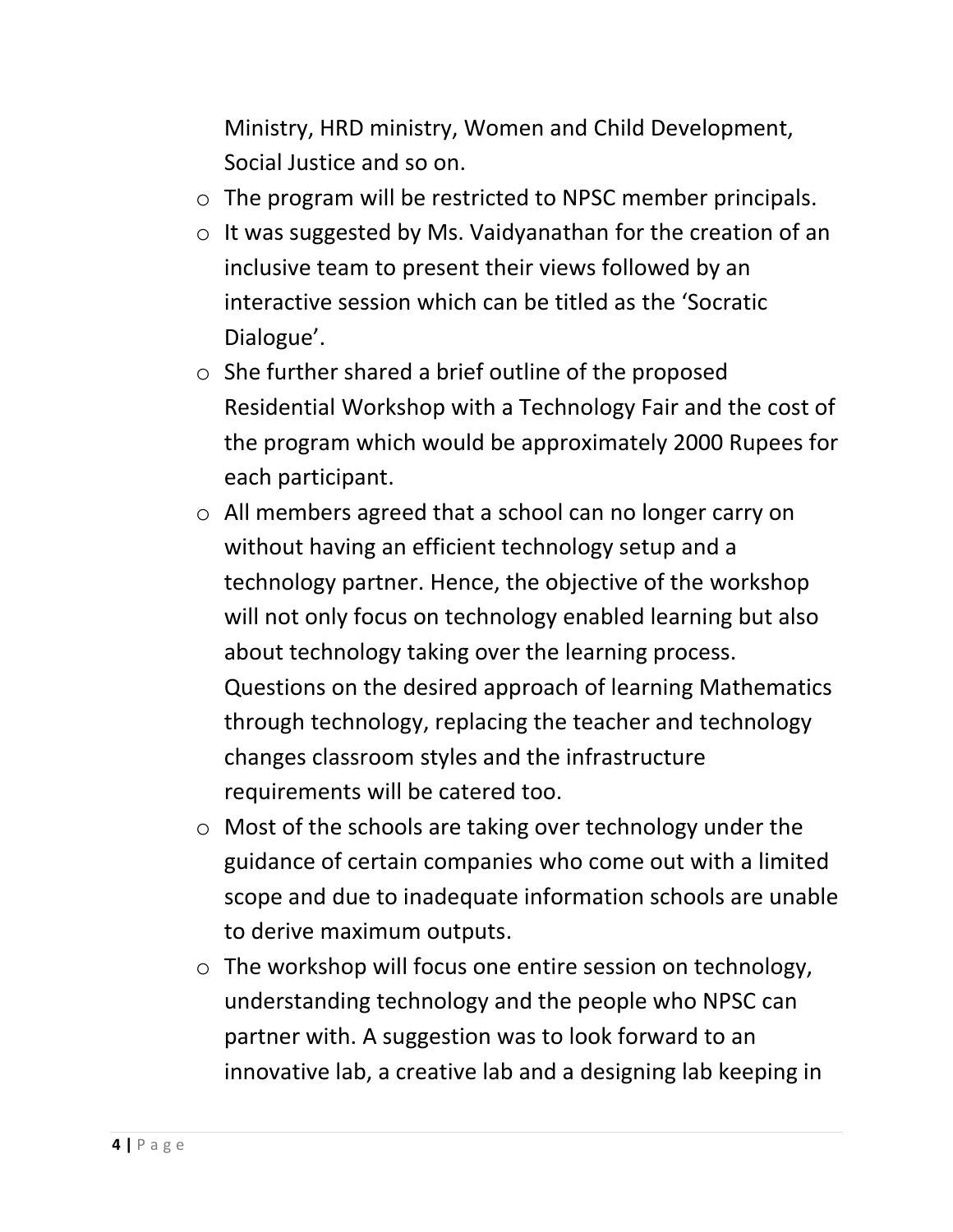line with the initiative by the government of India's ATL Tinkering Lab.

- o Additionally, another session will be devoted to heritage and music and how can tradition be linked with technology.
- Discussion on Mentoring International Level Players along the Early Years:
	- o It was suggested that a Sports Promotion Program within the school should be introduced. The curriculum needs to be designed accordingly and the students participating at an international level should be exempted from the usual time table schedule.
	- o Mr. L. V. Sehgal informed that they are collaborating with the Sports Authority of India and they are starting a swimming academy in Talkatora. They have enrolled children from all over India. The children are coached while they follow a morning and evening practice schedule. A hostel is also being made and there are separate classes being conducted for these students. About 14 such students are a part of this program. The idea is that these students do not lose on their studies while they indulge in practice sessions.
	- o A discussion prevailed where members stated an example of a student who has undertaken a training program in London and is being assisted by his teachers online, here in India.
	- o Mr. Ashok Pandey redirected the flow of discussion towards the common mindset of parents who are unable to decide the course of action in such scenarios. A consensus was laid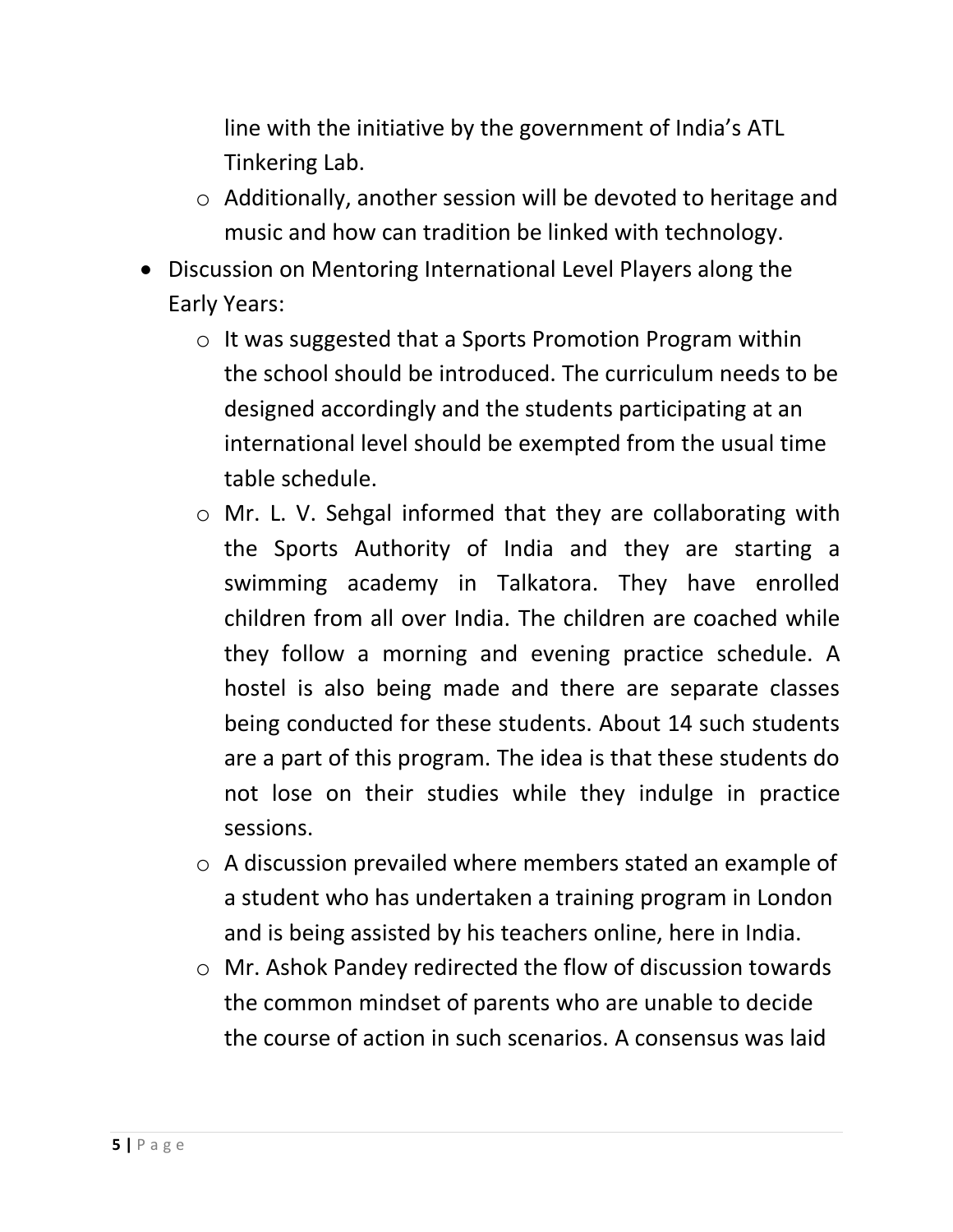on educating schools and teachers to facilitate such students and parents rather than ridiculing them.

# **Agenda Item No. 3: Presentation by Ms. Bhanu Gahlot on India Remembers Project:**

Chairman Mr. Ashok Pandey Introduced Representatives from United Services Institution of India - Center for Armed Forces Historical Research (USI-CAFHR).

- Two representatives from the USI-CAFHR will be introducing their program called 'India Remembers'.
- The project was launched on July 14, 2016 and will go till December 7, 2016. They will share an insight of the project and how NPSC schools can be a part of the program.

## **Agenda Item No. 4: Any Other Point with the Permission of the Chair:**

- Point was raised on catering to the National Standards for Minimum Physical Fitness for a Child.
- Another agenda reiterated was to dedicate time for the upbringing of the level of sports - Health & Physical Education for excellence in sports and as a matter of national pride. It was suggested that schools which practice a high level of sports training raise a questionnaire and enumerate their findings. The onlookers can then be a part of the debate. Post that, the findings can be shared with the government.
- Farewell of Ms. Rekha Sharma, Member-Executive Council Ms. Rekha Sharma informed the members of the house that she will be giving up charge on August 31, 2016 and a new Principal will be joining. She thanked for being associated with the Executive